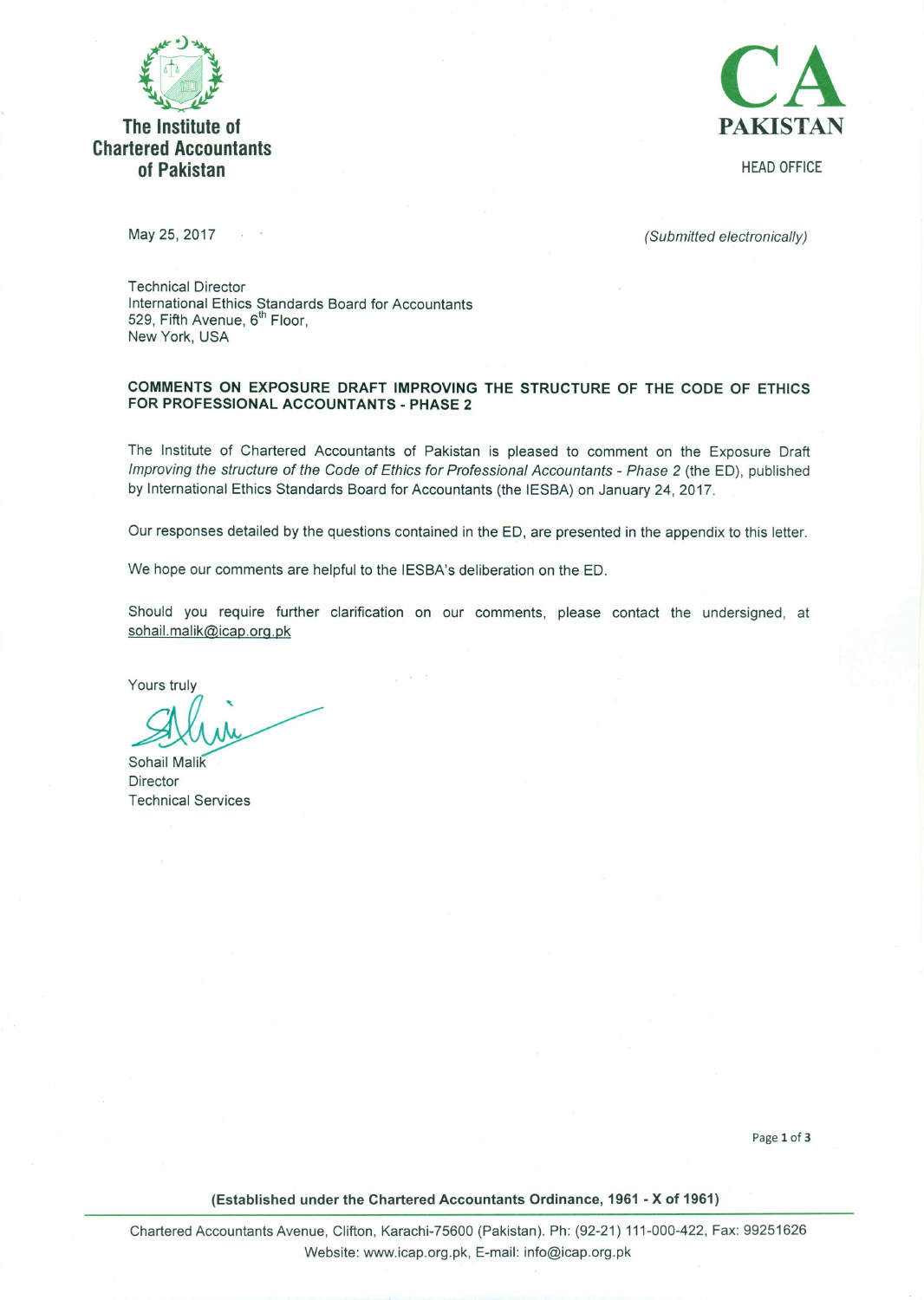## **ICAP COMMENTS ON EXPOSURE DRAFT**

## **IMPROVING THE STRUCTURE OF THE CODE OF ETHICS FOR PROFESSIONAL ACCOUNTANTS -**

**PHASE 2**

| <b>Specific Questions asked</b>                                                                                                                                                                                                                         | <b>ICAP Comments / Responses</b>                                                                                                                                                                                                                     |
|---------------------------------------------------------------------------------------------------------------------------------------------------------------------------------------------------------------------------------------------------------|------------------------------------------------------------------------------------------------------------------------------------------------------------------------------------------------------------------------------------------------------|
| Q1). Do you believe that the proposals in this ED<br>have resulted in any un-intended changes in<br>meaning of:<br>The provisions for Part C of the Extant Code,                                                                                        | We understand that the restructuring of the<br>provisions of the extant Code of ethics under<br>IESBA's Structure Project is aimed to provide and<br>enhance; clarity, understandability and usability of<br>the Code, without changing its meaning. |
| as revised in the close-off document for Part C<br>Phase 1 (see Sections 200-270 in Chapter 1)?<br>The <b>NOCLAR</b> provisions (see Sections 260<br>$\bullet$<br>and 360 in Chapter 2)?                                                                | We support IESBA's initiative to restructure the<br>Code, and note that no un-intended changes have<br>been made in the meaning of provisions of extant                                                                                              |
| <b>The</b><br>revised<br>provisions<br>regarding<br>long<br>$\bullet$<br>association (see Sections 540 and 940 in<br>Chapter 3)?                                                                                                                        | code and revised provisions.<br>In relation to the NOCLAR provisions contained in<br>Sections 260 and 360 of Chapter 2, we would like<br>to highlight that said sections are under deliberation                                                      |
| The provisions addressing restricted use<br>$\bullet$<br>reports in the extant Code (see Section 800 in<br>Chapter 4)?                                                                                                                                  | of the relevant committee of ICAP.<br>We believe that these provisions reflect and require<br>additional measures.<br>significant<br>Accordingly,                                                                                                    |
| The provisions relating to independence for<br>$\bullet$<br>other assurance engagements (Part 4B in<br>Chapter 5)?                                                                                                                                      | implementation of NOCLAR provisions in Pakistan<br>environment is under deliberation and consultation.                                                                                                                                               |
| If so, please explain why and suggest alternative<br>wording.                                                                                                                                                                                           |                                                                                                                                                                                                                                                      |
| Q2). Do you believe that the proposals are<br>consistent with the<br>key<br>elements<br>0f<br>the<br>restructuring as described in Section III of this<br><b>Explanatory Memorandum?</b>                                                                | Yes, the proposals given in the Code are consistent<br>with the key elements of the restructuring as<br>described in Section III of the Explanatory<br>Memorandum.                                                                                   |
| Q3). Respondents are asked for any comments on<br>the conforming amendments arising from the<br>safeguards<br>project.<br>Comments<br>on<br>those<br>conforming amendments are requested by April 25,<br>2017 as part of a response to Safeguards ED-2. | No comments on the conforming amendments.                                                                                                                                                                                                            |
| Q4). Do you agree with the proposed effective<br>dates for the restructured Code? If not, please<br>explain why not.                                                                                                                                    | We understand that IESBA plans to complete the<br>Structure Project by issuing finalized restructured<br>Code up for approval by December 2017.                                                                                                      |
|                                                                                                                                                                                                                                                         | We also understand that following effective dates<br>have been proposed for the restructured Code:                                                                                                                                                   |
|                                                                                                                                                                                                                                                         | section 540 and 940 will be applicable for<br>$\bullet$<br>periods beginning on or after December 31,<br>2018;                                                                                                                                       |